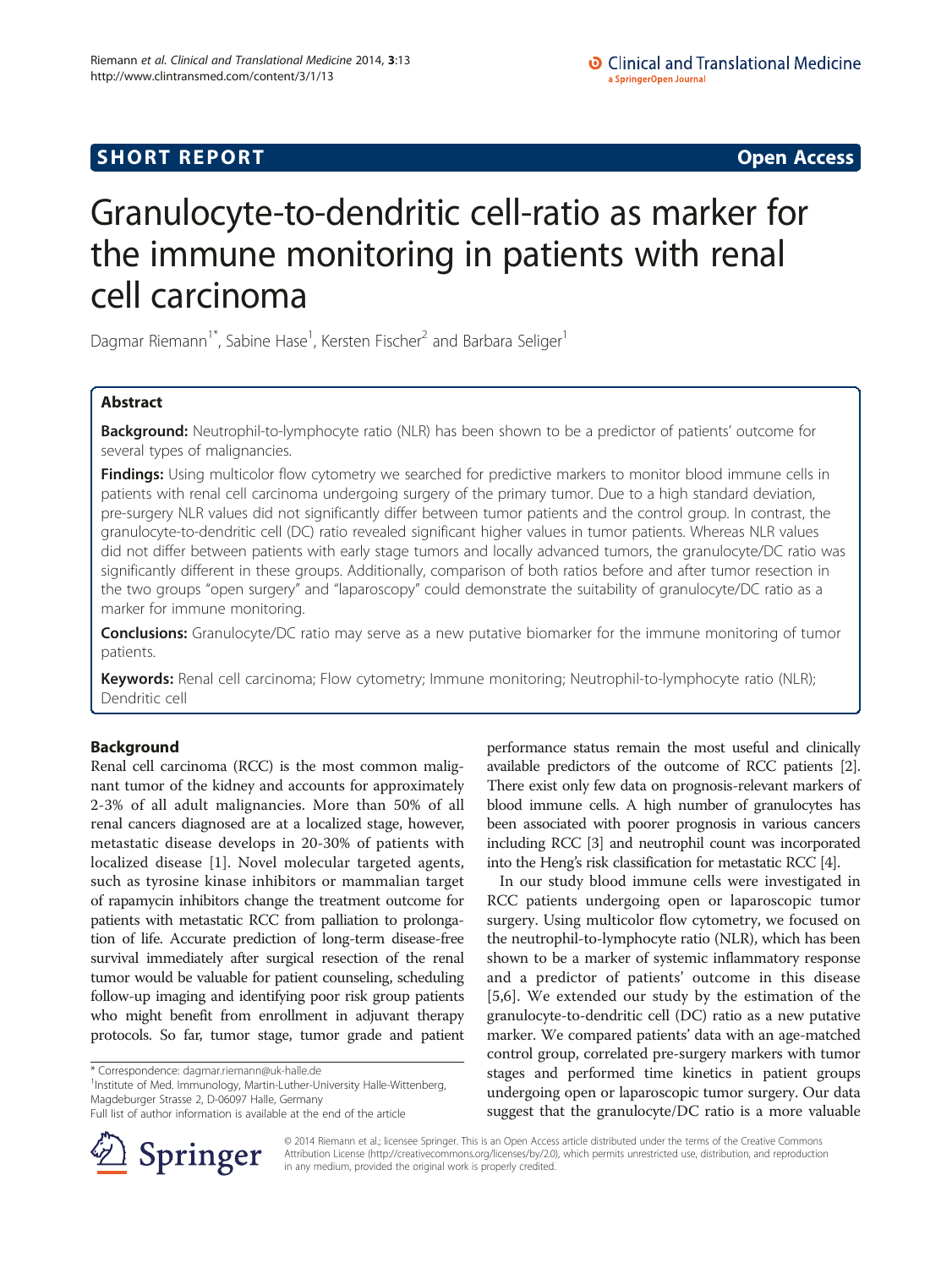marker for the immune monitoring of RCC patients than the NLR.

# Methods

# Patient samples

The study comprised 44 RCC (38 clear cell carcinoma) patients that underwent surgery of the primary tumor at the Department of Urology of the Martin Luther University Halle-Wittenberg. 32 patients had stages < pT3 and 12 patients had locally advanced disease ( $\geq pT3$ ). The average age was 66 years (range 43–86 years). 24 patients were male and 20 were female. 27 patients were operated by open surgery and 17 patients by laparoscopy. EDTA blood was received from tumor patients one day before operation as well as on day 1, 3 and 7 after surgery. The whole blood was analyzed directly, without any cryopreservation or isolation of mononuclear cells. 20 individuals without tumor disease in clinical history and with a mean age of 59 years (range 40–78 years) served as controls. The study was performed with the approval from the Ethics Committee of the Medical Faculty of the Martin Luther University. Written informed consent was obtained from the patients for the publication of this report and any accompanying images.

## Antibodies and Sample Preparation

Whole blood cell counts were measured with a Cell-Dyn 3200 (Abbott Laboratories, Wiesbaden, Germany). For flow cytometric analysis, a lysed whole blood technique with 4-color staining of blood cells was used. Lymphocytes and granulocytes were identified on the basis of their forward scatter (FSC) and side scatter (SSC) patterns to get percentages of leukocytes. The staining for CD14 FITC (Beckmann Coulter, Krefeld, Germany) was used to identify monocytes on a FL-1/SSC dot plot. Circulating DC populations were identified with a "Blood DC Enumeration Kit" according to manufacturer's instructions (Miltenyi, Bergisch Gladbach, Germany). Briefly, aliquots of whole blood were labeled with a cocktail of monoclonal antibodies (mAbs) including anti-CD14-phycoerythrine (PE)-Cy5 and anti-CD19-PE-Cy5 for a dump channel, anti-CD1c-PE as a marker for type-1 myeloid DC (MDC1), CD141/BDCA-3-APC (for MDC2) and CD303/BDCA-2-FITC for plasmacytoid DC (PDC) [\[7](#page-5-0)]. After antibody incubation, red cell lysis and washing steps, cells were fixed. Flow cytometric data was acquired on a FACS Calibur cytometer using CellQuest™ (BD Biosciences, Heidelberg, Germany). On average, 1x10E6 leukocytes were measured. Figure [1](#page-2-0) gives a short overview on the gating strategy for DC subtypes. Results are expressed as percentages of DC in white blood cells or as absolute numbers/μl of blood.

Absolute numbers of granulocytes and lymphocytes were used to estimate the quotient NLR, absolute numbers of granulocytes and DC (as sum of MDC1, MDC2, and PDC) for granulocyte/DC ratio.

# Statistical analysis

Results are given as mean  $\pm$  SE. Student's t-test, Wilcoxon-Mann–Whitney test, Kruskal-Wallis test and chi-squared test were used to test for differences between groups. All p-values are exploratory.

# Findings

# Comparison of immune cells in RCC patients and a control group

In order to determine differences in the frequency of immune cell subpopulations between RCC patients (before surgery) and an age-matched control group, blood cells were analyzed by 4-color-flow cytometry not only for lymphocytes, granulocytes and monocytes but also for DC subpopulations. As summarized in Table [1](#page-2-0) there was no significant difference in the number of leukocytes between tumor patients and healthy donors, but patients exhibited a higher percentage of granulocytes  $(68.8 \pm 1.5$ versus  $61.4 \pm 3.4\%$  of leukocytes) and a lower percentage of lymphocytes  $(23 \pm 1.3 \text{ versus } 27.8 \pm 2.1\% \text{ of }$  leukocytes). DC in peripheral blood are rare (<1% of leukocytes) and the absolute DC numbers in RCC patients and the control group only marginally varied (Table [1\)](#page-2-0). The frequency of all blood DC of RCC patients was lower than those of control group  $(0.24 \pm 0.02$  versus  $0.32 \pm 0.03\%$  of leukocytes,  $p = 0.028$ ). In particular the MDC1 subpopulation was depressed in patients ( $p = 0.017$ ), whereas no obvious difference was found for MDC2 as well as for PDC. Figure [2](#page-3-0)A illustrates that RCC patients had higher NLR values, though this difference was not significant. In contrast, the granulocyte/DC ratio was significantly higher in RCC patients compared to control group ( $p = 0.002$ ; Figure [2B](#page-3-0)).

# Tumor stage-dependent alterations of the immunophenotype

The preoperative immunophenotype of RCC patients with 'early' (<pT3) and advanced (≥pT3) stage tumors were compared to investigate tumor stage-dependent alterations (Table [1](#page-2-0)). The  $\geq pT3$  group had higher white blood cell counts due to an increased number of granulocytes. Leukocyte numbers correlated with tumor stages ( $p = 0.031$ ). The number of monocytes and lymphocytes were higher in the advanced group (though not significantly), whereas DC counts were lower. Patients with tumor stages < pT3 possessed 10.9 cells/μl MDC1 and 5.11 cells/μl PDC, while 7.8 cells/ $\mu$ l MDC1 and 4.51 cells/ $\mu$ l PDC were present in the advanced RCC stages  $\ge$  pT3. Both the absolute number and the frequency of DC (as percentage of leukocytes) correlated with tumor staging ( $p = 0.009$ ). Despite the tumor progression was associated with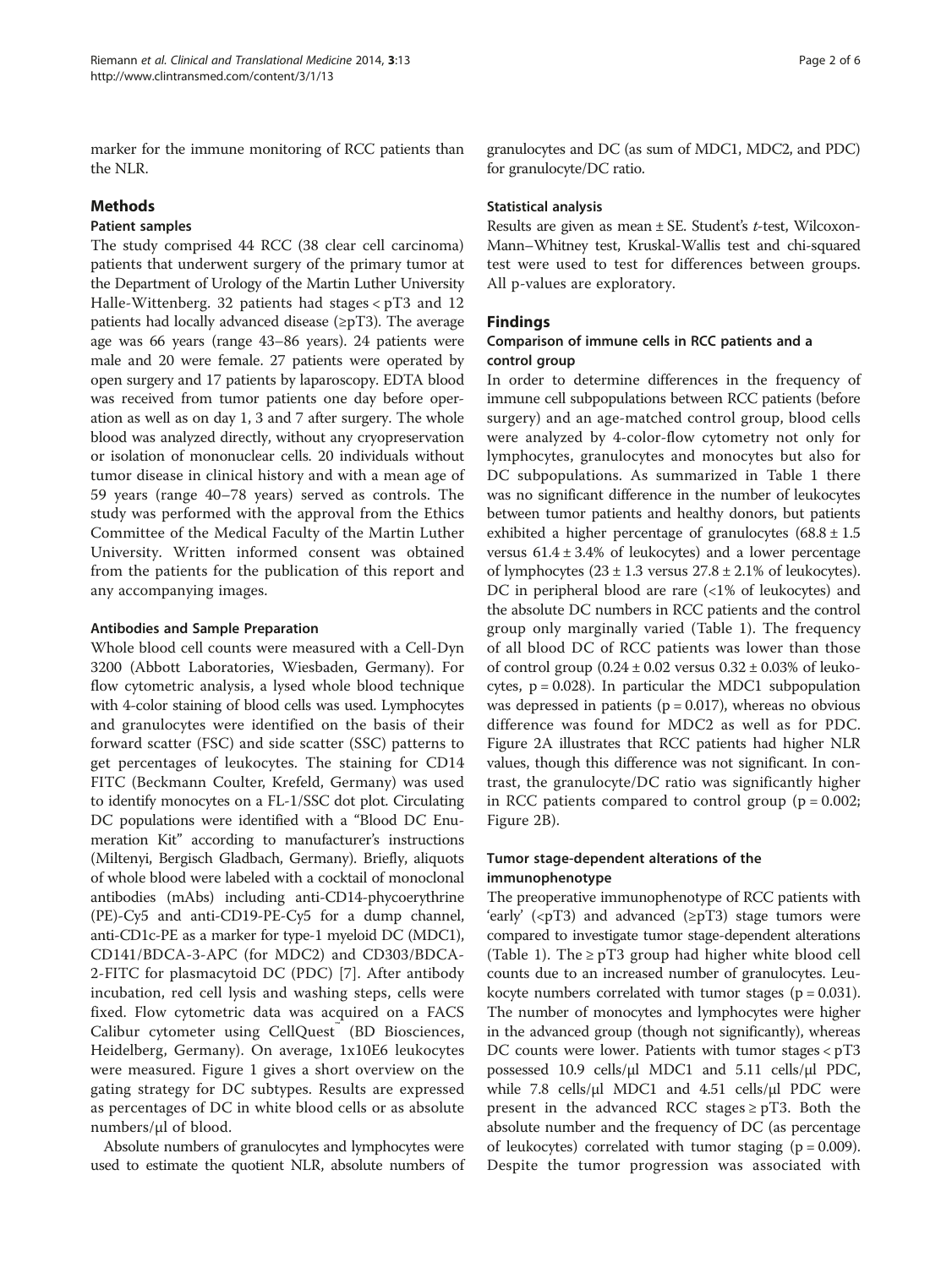<span id="page-2-0"></span>

higher neutrophil counts, no significant differences were observed comparing the NLR values of patients with <  $pT3$  and  $\geq pT3$  tumor stages due to the high standard deviation ( $p = 0.607$ ). However, granulocyte/ DC ratio was significantly increased in advanced tumor stages ( $p = 0.001$ ; Figure [2](#page-3-0)A).

# Comparison of post-operative changes in immune cells between open surgery and laparoscopy

To investigate the immune competence of both patients' groups, leukocytic subpopulations were measured before (p) as well as one (d1), three (d3) and seven days (d7) after surgery. Most patients showed post-operatively elevated

Table 1 Comparison of the pretreatment values of blood immune cells of RCC patients with age-matched healthy volunteers

| Parameter                            | <b>Healthy donors</b> | <b>RCC</b> patients | Patients $<$ pT3 | Patients $\ge$ pT3 |
|--------------------------------------|-----------------------|---------------------|------------------|--------------------|
| Number of leukocytes                 | $6.260 \pm 310$       | $7.005 \pm 350$     | $6.500 \pm 402$  | $8.340 \pm 563$    |
| Granulocytes                         | $4.227 \pm 310$       | $5.103 \pm 292$     | $4.702 \pm 354$  | $6,139 \pm 385$    |
| Monocytes                            | $351 + 39$            | $375 + 21$          | $349 + 22$       | $441 + 42$         |
| Dendritic cells (DC)                 | $19 + 2$              | $16 + 1$            | 17+1             | $13 + 2$           |
| Lymphocytes                          | 1.670 ± 111           | $1.566 \pm 103$     | $1.490 \pm 110$  | $1.760 \pm 237$    |
| Neutrophil-to-lymphocyte ratio (NLR) | $2.86 + 0.37$         | $3.93 \pm 0.40$     | $3.8 + 0.5$      | $4.27 + 0.64$      |
| Granulocyte/DC ratio                 | $749.4 + 75$          | $378.7 + 31$        | $318.1 + 30$     | $535.4 + 60$       |

Data is given as cells/ $\mu$ l or as a quotient, with mean value  $\pm$  SE.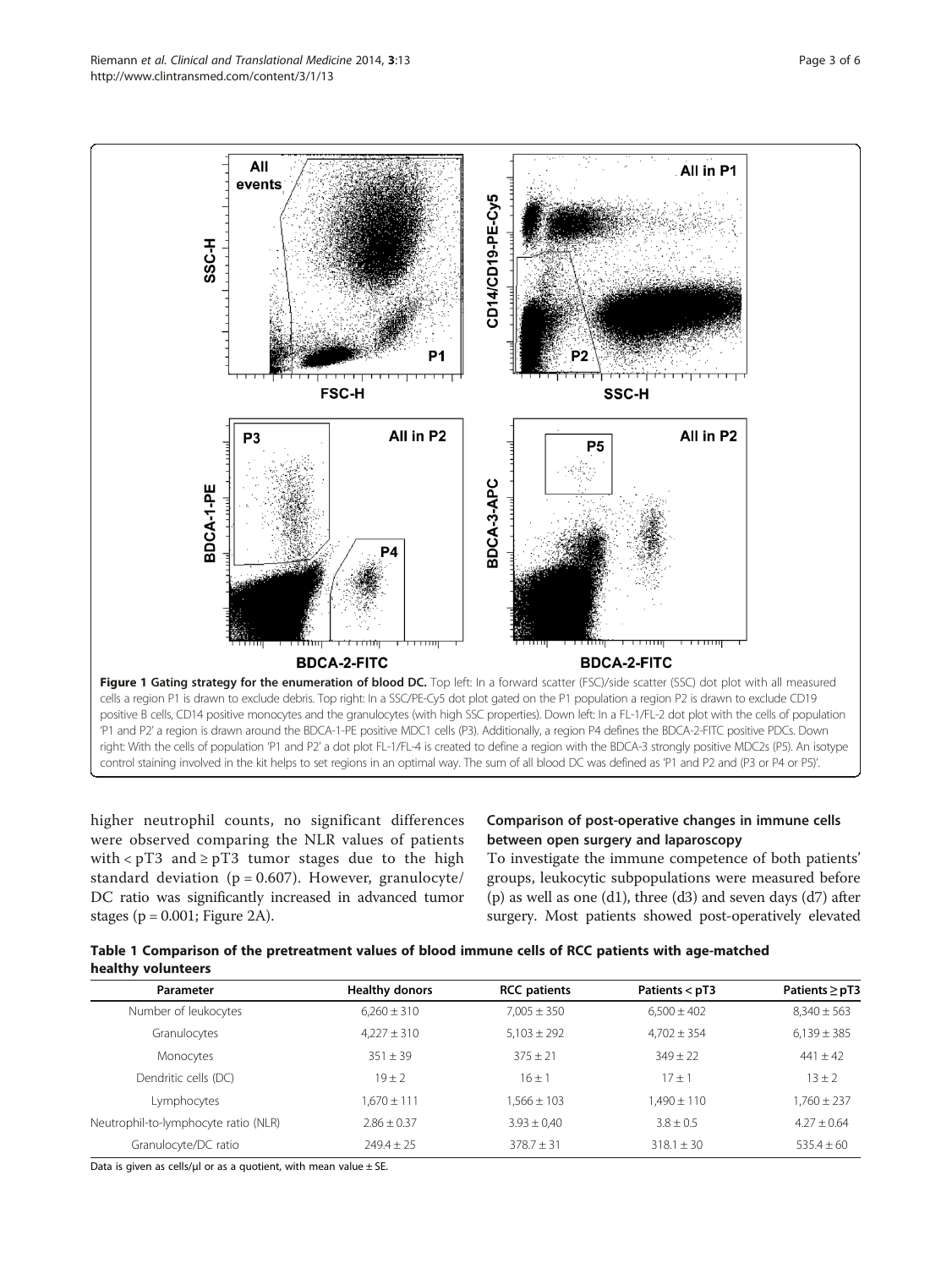<span id="page-3-0"></span>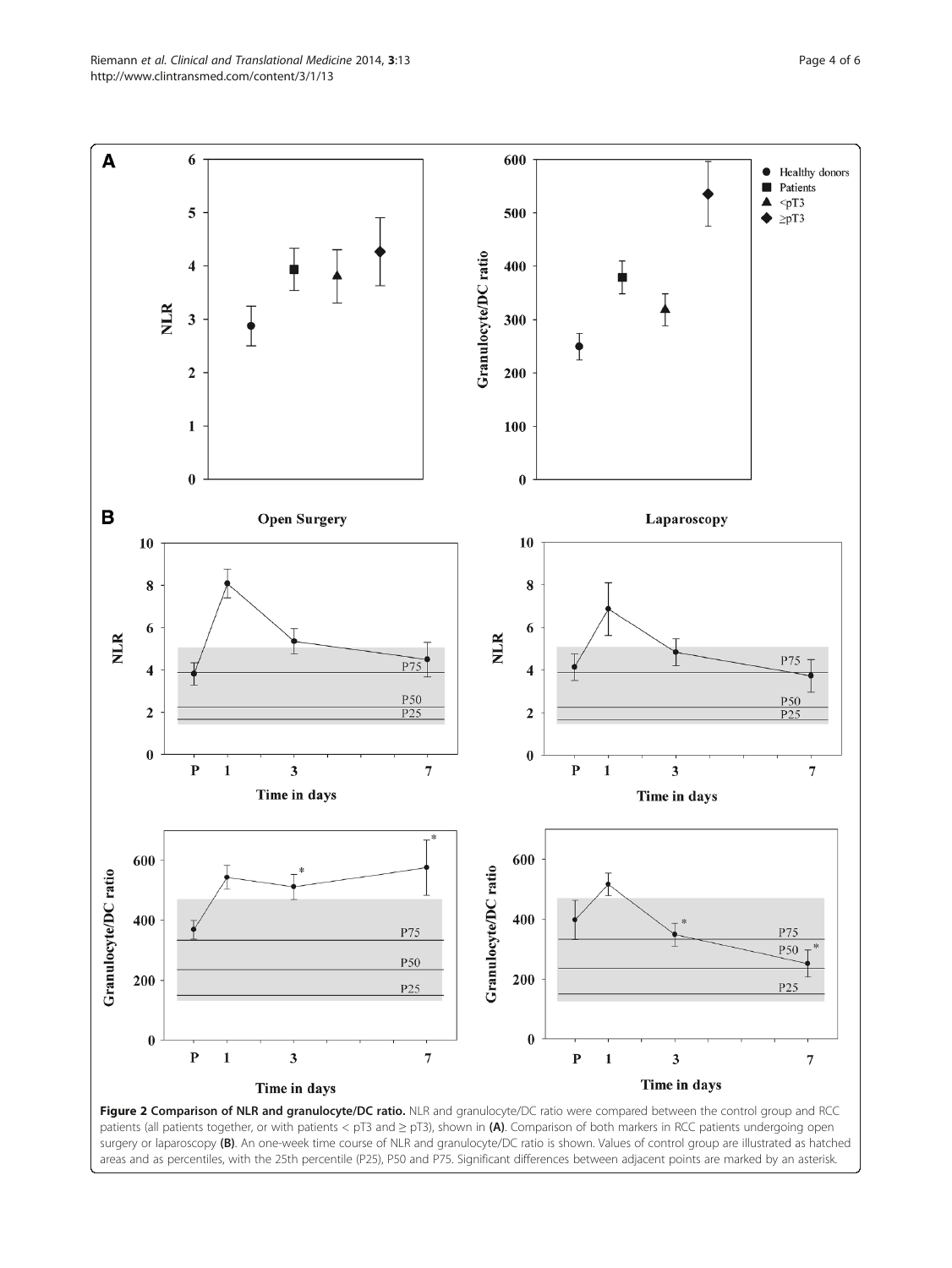leukocyte counts caused in particular by a short-time increase of granulocytes, whereas the number of lymphocytes and DC dropped. During the post-operative follow up, leukocytic subpopulations recovered, with a faster normalization upon laparoscopy.

Both the preoperative NLR and the granulocyte/DC ratio of patients started at or above the 75th percentile of the control group (Figure [2B](#page-3-0)). NLR values showed a similar course in both surgery groups, with an increase at the first post-operative day and a slow recovery to values of the pre-operative period within 7 days. One day after surgery, the NLR value was  $8.08 \pm 0.67$  in the open surgery group and  $6.86 \pm 1.24$  in laparoscopy ( $p = 0.348$ ). At day 7 after surgery both patients groups had again a mean NLR level around the 75th percentile of the control group. The difference in the course of DC counts was the major cause for significant differences in the granulocyte/ DC ratio between patients with open surgery and laparoscopy at day 3 ( $p = 0.007$ ) and day 7 ( $p = 0.03$ ; Figure [2B](#page-3-0)). DC counts stayed < the 25th percentile of the control group in open surgery, and increased to 133% of the pre-operation value in the laparosopy group.

### **Discussion**

Using multicolor flow cytometry, the immunophenotype in the blood of renal cancer patients before and after tumor surgery was analyzed to identify surrogate markers for an immune monitoring. In earlier studies, we investigated activation-associated lymphocytic markers as well as monocytic markers, such as HLA-DR and CD13/aminopeptidase N [[8](#page-5-0)], while this study focused on the frequency of leukocytic subpopulations in blood, in particular on DC count. Pretreatment NLR as well as the granulocyte/DC ratio were used as surrogate markers for the immunophenotype. Comparing <  $pT3$  stage RCC to  $\geq pT3$  tumor stages, higher leukocyte counts were detected in advanced tumor stages due to higher numbers of neutrophils. This is in line with investigations identifying a high neutrophil count as independent factor for poor prognosis in patients with metastatic RCC receiving IL-2 [\[3](#page-5-0)] or anti-VEGF (vascular endothelial growth factor) agents [[9\]](#page-5-0). Tumors are known to both drive myelopoiesis, sometimes leading to a clinically apparent leukocytosis, and to inhibit the differentiation of myeloid cells resulting in the accumulation of immature myeloid cells [\[10](#page-5-0)]. Cancer-associated myeloproliferation is not merely a paraneoplastic phenomenon of questionable importance, but leads to the suppression of host immunity and promotion of tumor angiogenesis. As an example, arginase-producing myeloidderived suppressor cells have been revealed as a granulocytic subpopulation in RCC [[11](#page-5-0)].

A high pretreatment NLR is associated with poor prognosis for various cancers including RCC. Multivariate analysis identified increased NLR as an independent

prognostic factor for overall, but neither for cancerspecific, nor for metastasis-free survival [\[5\]](#page-5-0). In sunitinibtreated patients pre-treatment NLR has been discussed to be associated with progression-free survival [[12\]](#page-5-0), and sunitinib even decreases NLR [[13\]](#page-5-0). Often, a NLR higher than 5 has been considered as a critical value correlating with poor prognosis in tumor patients [[14](#page-5-0)]. In our patient group a mean pretreatment NLR of 3.93 was found, with 8 out of 44 patients reaching NLR values higher than 5. However, NLR values showed a high variability (1.2 to 14.4), which prevented a significant difference between control group and tumor patients. Our results showed that combining the number of granulocytes with DC counts is a better approach to monitor immune depression in RCC patients, generating more pronounced differences than NLR. DC as cells specialized in antigen processing and presentation become potent stimulators of an adaptive immune response after undergoing the critical process of maturation. Blood DC represent only the 0.1–0.5% of leukocytes. Based on their lineage origin, they can be divided into two major subsets, plasmacytoid DC as the major producers of type I interferon and myeloid DC [\[15\]](#page-5-0). The blood DC counts decrease not only with increasing age [[16](#page-5-0)], but diminished DC frequency and function was found in tumor disease, also in RCC patients [[17,18\]](#page-5-0). It is noteworthy that the frequency of myeloid DC1 has been found to predict progression-free survival in patients with advanced RCC treated with sunitinib [\[18](#page-5-0)]. Our results confirm the suitability of blood DC counts for an immune monitoring, and the granulocyte/DC ratio raises differences between RCC patients and control group, or between different tumor stages.

Distinct peri-operative changes have been described in RCC patients, e.g. a down-regulated intensity of monocytic HLA-DR molecules [\[8\]](#page-5-0). Granulocytes increase postoperatively and lymphocyte counts decrease, therefore NLR increases at the first postoperative day with higher values in the open surgery group. DC counts decreased after surgery resulting in a raising granulocyte/DC ratio. This marker stayed at high level in the "open surgery" group for the whole observation period of one week, whereas the marker reversed within short time in the laparoscopy group, an observation, which needs further investigation. Understanding the dynamics of DC release and vascular distribution would provide key insights into the process of immune suppression and reconstitution after tumor surgery.

#### Conclusion

Taken together, our study implicates the granulocyte/DC ratio as useful tool for monitoring the immunophenotype in RCC patients, e.g. for identifying poor risk group patients who might benefit from enrollment in adjuvant